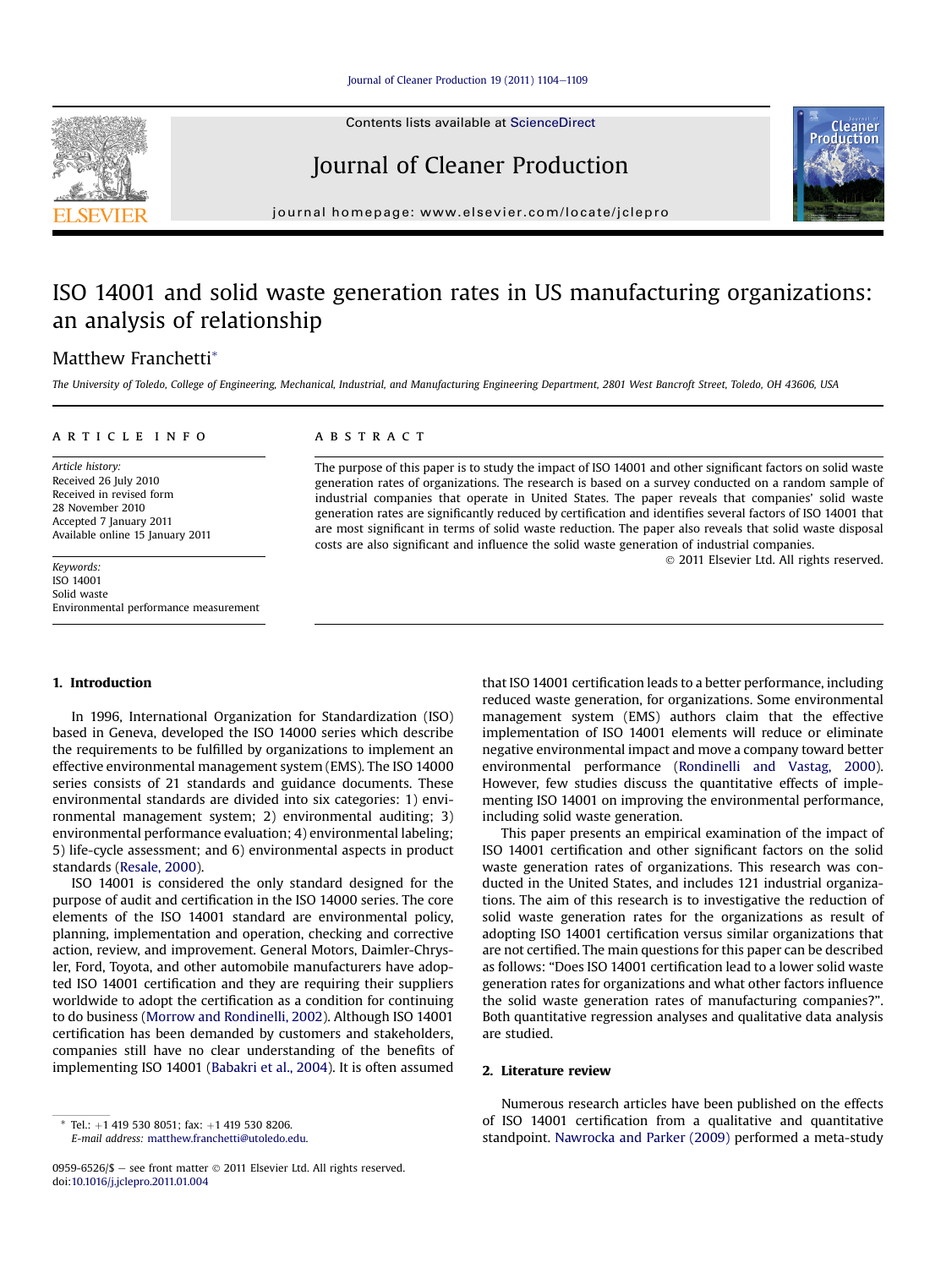that analyzed a pool of 23 studies connecting environmental performance and its measurement. This study was very informative, but as described by the authors, the results were inconclusive and suggested a case by case approach and the need for additional research in the field. In addition, few studies have had solid waste reduction as the focal point in regards to the benefits of ISO 14001 certification. Many studies have been conducted linking other aspects of environmental performance to ISO 14001 certification. Concerns have also been raised whether the correlation between ISO 14001 and improved environmental performance can show causality [\(Coglianese and Nash, 2001\)](#page--1-0).

Several studies that have been conducted related ISO 14001 and waste reduction include a study by [Rondinelli and Vastag \(2000\)](#page--1-0). In their study of Alcoa's Mt. Holly plant, they found that ISO 14001 certification led to more ideas among the employees for materials recycling and increased their commitment to recycle. Additionally, during the period following the achievement of ISO 14001, the amount of waste that had to be sent to landfills was reduced from 7608 tons in 1995 to 4960 tons in 1998 and the waste cost of production per ton of aluminum dropped from \$8.33 in 1995 to \$6.50 in 1998. [Parry \(2000\)](#page--1-0) used a combination of interviews and case studies to investigate the role of ISO 14001 in minimizing waste. According to the author, improvement in recycling is one of the more quantifiable business benefits of ISO 14001 and some companies have captured the cost savings associated with reducing waste. Parry did not provide quantitative analyses related to solid reduction achievements as a result of certification.

Most of the ISO 14001 studies do not focus on solid waste reduction, but comprehensive environmental performance improvement or other aspects. For example, as case study was presented from Malaysia that analyzed the impact of environmental management system (EMS) certification and organizations' performance (2006). This study concluded that EMS certification positively impacts economic performance and customer satisfaction. In addition to this study, [Mohammed \(2000\)](#page--1-0) conducted a survey by sending questionnaires to 106 ISO 14001 certified firms in Japan in 1997. The results of the survey showed that about 69% of the respondent reduced paper purchases due to the implementation of ISO 14001. The survey also showed that more than 60% of the respondents have given special consideration to the reuse and recycling of their packing and final products. In addition, 41% of the respondents used recycled materials inside the firms. [Tan \(2005\),](#page--1-0) completed a comprehensive literature review that summarized the benefits of obtaining ISO 14000 registration. This study identified four articles that are related to the minimization or elimination of waste and none of them provided quantified solid waste reduction rates derived from ISO 14000 certification [\(Melnyk et al., 2003;](#page--1-0) [Hong Kong Department of Industry, 1998; Pun et al., 1998;](#page--1-0) [Fussler, 1996](#page--1-0).). In addition, many recent studies have not focused on solid waste, but focus on hazardous waste, waste water, and air emissions ([Russo, 2009; Barla, 2007; Curkovic et al., 2005; Zutshi](#page--1-0)

[and Sohal, 2004; Welch et al., 2003; Raines, 2002; Hamschmidt](#page--1-0) [and Dyllick, 2002\)](#page--1-0).

#### 3. Methodology

#### 3.1. Description of the sample and collection methods

The data used in this study was collected from a questionnaire survey. In January 2008, the questionnaire was mailed to 440 manufacturing companies in the United States using a stratified sampling method. From the 440 surveys, 55 surveys were mailed to each of the eight common business groups that commonly pursue ISO 14000 certification [\(Babakri et al., 2004](#page--1-0)). These eight common groups were determined from literature reviews and based on Standard Industry Classification (SIC) Codes and included the following manufacturing industries:

- Wood and Lumber
- Metal
- Food Processing
- Chemical and Rubber
- Paper
- Transportation Equipment
- Textile and Fabric
- Electronic

The time span of the data collection was five months. A total of 121 sets of usable questionnaire data were successfully collected, yielding a response rate of 27.5%. Company profile information is presented in Table 1.

#### 3.2. Variables considered and assumptions

In order to test the impact of IS0 14001 certification on waste generation rates for organizations, the following nine potential recycling performance indicators were developed from the literature review:

- Business activity (based on SIC code)
- Number of employees at the facility
- U.S. State of Operation
- Working Days at the facility per year
- Tons of solid waste generated per year
- Overall Recycling Percentage for the facility
- Landfill Disposal Cost Per Ton
- ISO 9000 Registration
- ISO 14000 Registration

The survey was designed to examine the solid waste generation rates of the company based on several indicator variables discussed in the preceding list. In terms of assumptions, the study did not

| $\sim$<br>$\sim$<br>. . |  |
|-------------------------|--|
|-------------------------|--|

Company profile information.

| Manufacturing<br>industry category | <b>SIC</b><br>code | Number of<br>companies<br>analyzed | Average solid<br>waste per company<br>per year (tons) | Average number<br>of employees<br>per company | Average solid waste<br>per employee<br>per year (tons) |
|------------------------------------|--------------------|------------------------------------|-------------------------------------------------------|-----------------------------------------------|--------------------------------------------------------|
| Wood and Lumber                    | $24 - 25$          | 14                                 | 1528.6                                                | 84.3                                          | 18.13                                                  |
| Metal                              | $33 - 34$          | 10                                 | 1313.6                                                | 123.8                                         | 10.61                                                  |
| Food Processing                    | 20                 | 8                                  | 784.8                                                 | 68.8                                          | 11.41                                                  |
| Chemical and Rubber                | $28 - 30$          | 16                                 | 749.8                                                 | 84.5                                          | 8.87                                                   |
| Paper                              | $26 - 27$          | 14                                 | 726.0                                                 | 84.8                                          | 8.56                                                   |
| <b>Transportation Equipment</b>    | 37                 | 14                                 | 653.5                                                 | 120.1                                         | 5.44                                                   |
| Textile and Fabric                 | $22 - 23$          | 13                                 | 584.7                                                 | 97.0                                          | 6.03                                                   |
| Electronic                         | $35 - 39$          | 32                                 | 194.5                                                 | 59.3                                          | 3.28                                                   |